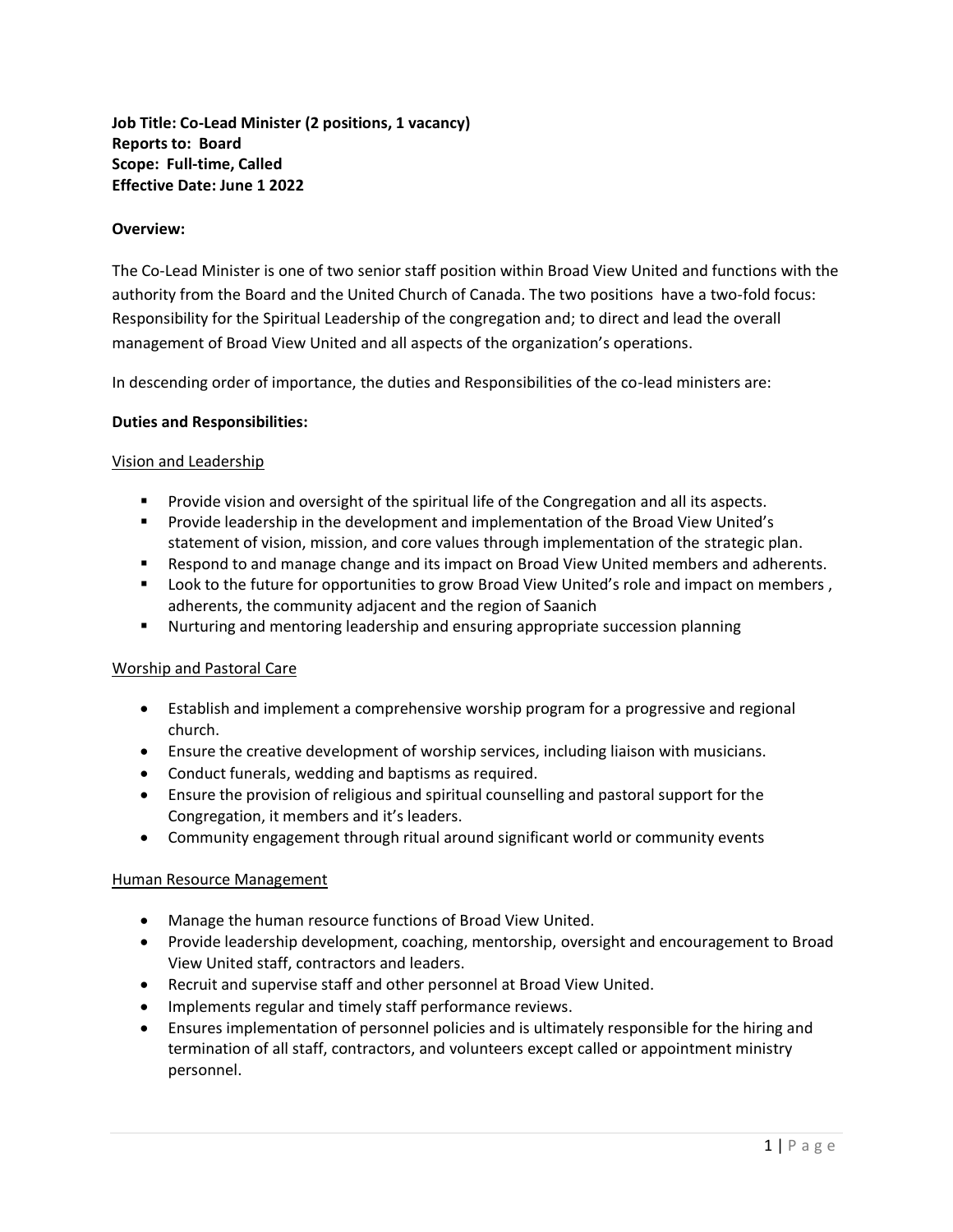## Board and Committee Relations

- The board is a policy governance board and as such the co-lead ministers are responsible to engage with the board in casting a vision for the ongoing well being of BVU, implementing their directions and giving them the information, support and leadership to meet its governenace responsibilities.
	- $\circ$  Support the Board to build and maintain an effective and faithful governance function, including effective meetings, policy creation and adherence, strategic planning, risk/reward discernment and regular performance evaluation.
	- $\circ$  Provide executive leadership through creating and maintaining appropriate relationships and communication with and between the Board and Committee members and the wider Congregation and its teams.
	- $\circ$  Assist the Board to recruit and retain qualified Board and Committee members in accordance with governance policies.
	- o Assist the Board to coordinate and organize the Annual General Meeting.
- Act as an ex-officio committee member on all committees of the Board except Ministry and Personnel .
- Act as the Chair of the trustee and a liaison between the Trustees and the Board
- Work with the Board and membership to establish and maintain open and adequate lines of communication.
- Autonomy in Decision Making: In accordance with the policy governance model, the co-lead minister(s) are accountable to the Board and the limits of their authority are defined in the policy governance document.

# Education and Partnership Development

- Envision, create and ensure delivery of a robust engaging life long learning experiences for all ages that give opportunities to grow as progressive Christians and faithful human beings.
- Oversee the development and delivery of programs and courses for adults, youth and children which help them explore and extend their faith.
- Engage strategically and build relationship with community partnerships to jointly deliver programs and services and ensure a community reputation for relevance.
- Work with external stakeholders to identify community needs and remove barriers to participation in meeting these needs.

# Financial Management and Stewardship Development

- Ensure the development and implementation of a comprehensive financial and stewardship program
- Coordinate and oversee the financial operations of Broad View United.
- Prepare and manage annual budgets and oversee the implementation of operational budgets.
- Ensure regular, accurate and timely reports are presented to the Board and other stakeholders as required.
- Oversee the preparation of grant and funding applications.
- Ensure effective communication and connection with BVU Foundation

# Outreach and Justice Making: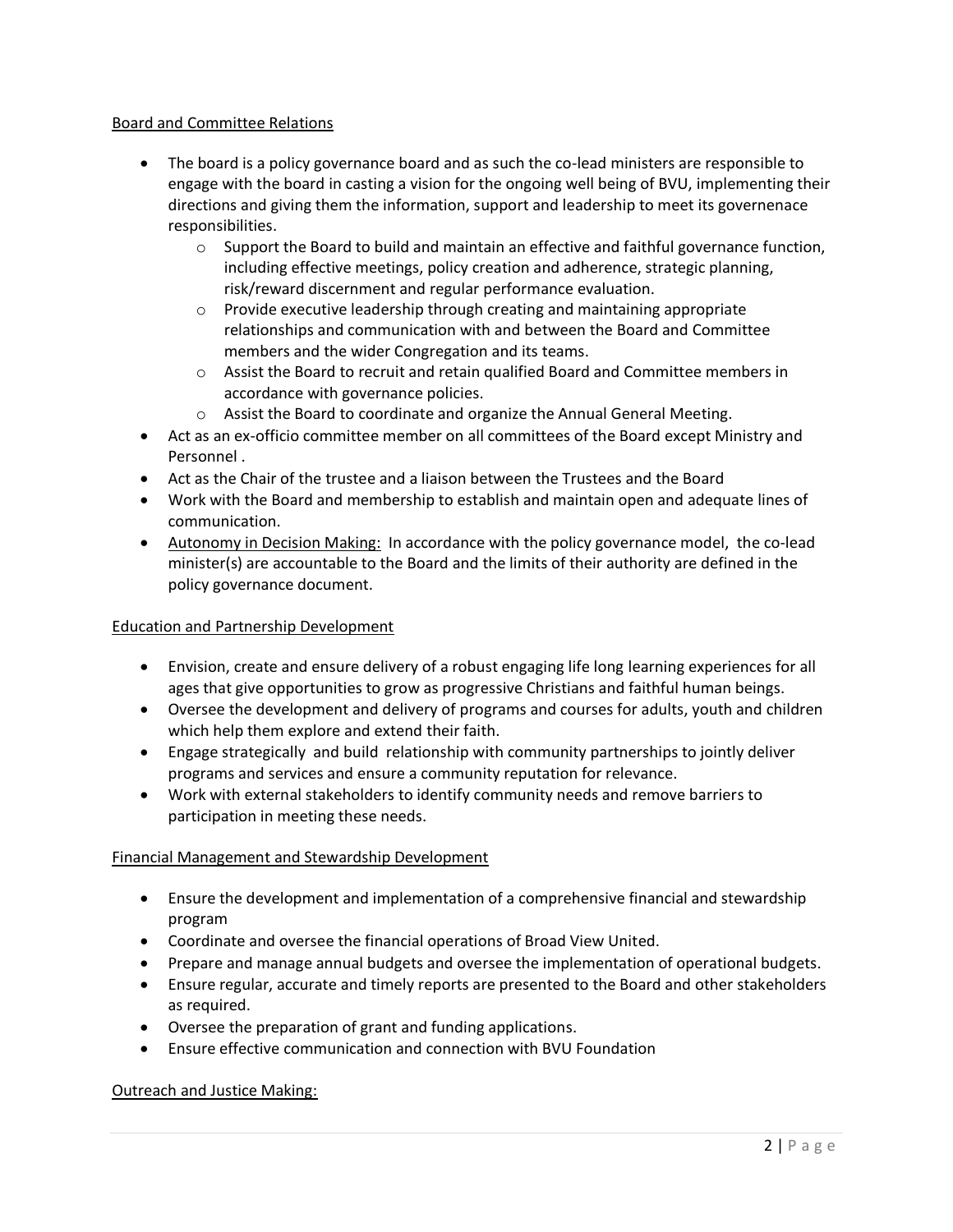- Ensure the establishment and implementation of a comprehensive outreach and justice making program at BVU
- Support and ensure adequate resources for new and existing programs and projects, including but not limited to Intercultural, Reconciliation, Refugee ministries
- Support membership in community activist organizations and groups so that BVU has a place at the table
- Be an outpost to engage national church justice stands, currently anti-racism, LGBTQ2+ affirming, and reconciling

## **Personal and Professional Growth:**

## Self Care

Ministry personnel are expected to monitor their own self care by taking their weekly days off, regular holidays and study leave. In addition a provision for sick days and mental health days are contained in the BVU human resources policy and all staff are encouraged to make use of the resources and supports available to them. In addition the benefits package of the UCC contains EAP provisions and staff are encouraged to access these where needed. Time is also made available in regular staff meetings for staff to check in with one another and share how they are doing personally.

## Continuing Education

Ministry personnel are encouraged to take their study leave time for both reflection and skill development. Goal setting and performance reviews will aid in helping to guide this area. A 5 year sabbatical provision is also observed and supported by BVU as outlined by the UCC. Adequate funds are made available to support these ventures.

## Denomination and community leadership and involvement

We recognize and encourage our ministers to be involved as the denomination calls upon their gifts and leadership. In addition, ministry personnel are encouraged to be involved in the local community in a variety of ways.

## **Qualifications and Experience:**

## Education and Experience

- Graduation from a recognized UCC educational institution
- Qualifications of Ordination or Commissioning
- At least 10 years of experience in a congregation, with some spent in a similar sized congregation to BVU
- In good standing with the UCC Office of Vocation

## Skills and Abilities